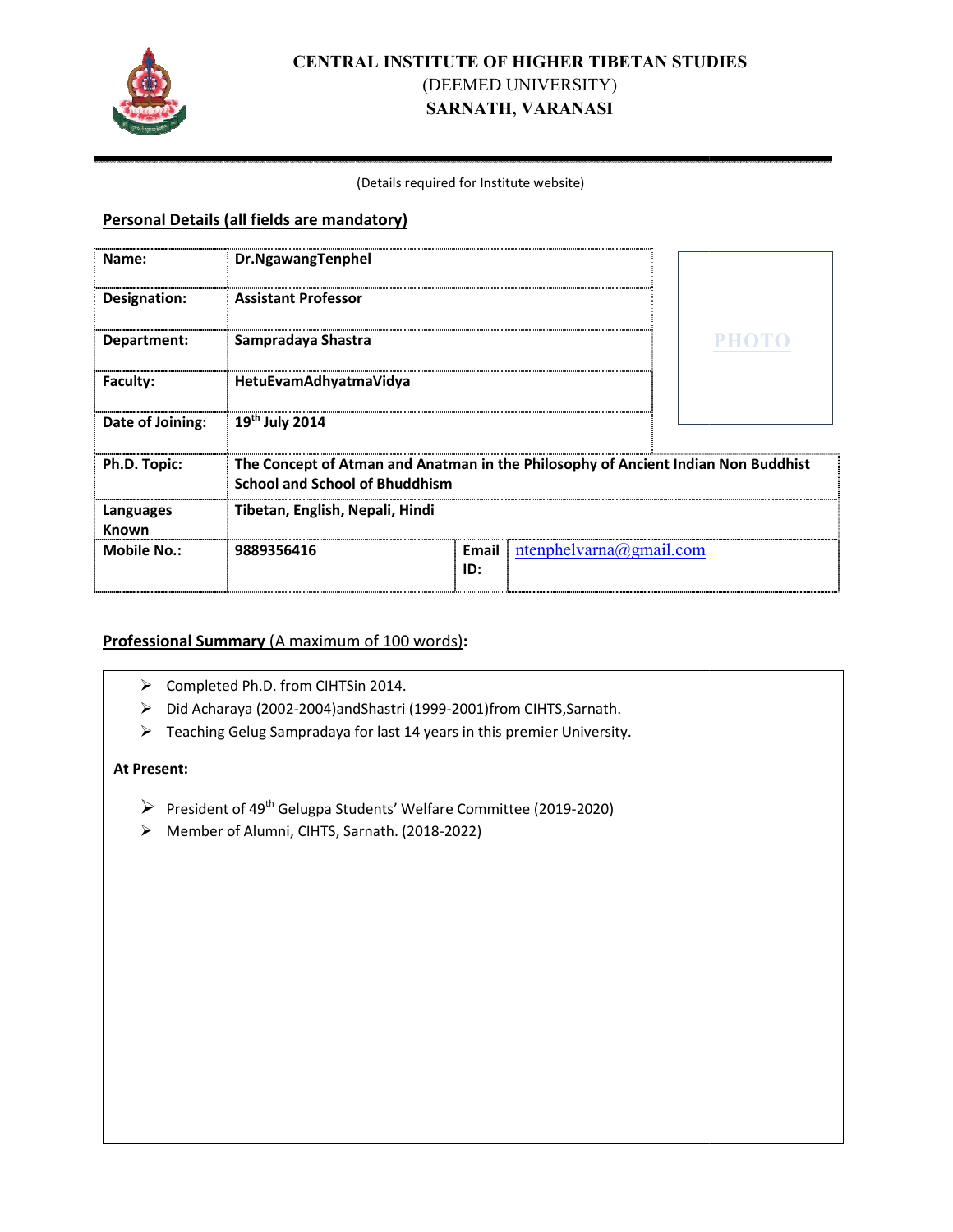- > Buddhist Philosophy
- $\triangleright$  History of Dechenteng Monastery

**Teaching Experience:** 

14 years of Teaching Experiences

## **Research Projects, On-going/ Completed:**

- The Concept of Atman and Anatman in the Philosophies of Ancient Indian Non-Buddhist schools and Schools of Buddhism (Completed in 2014)
- Dechentang Monastery's History (On going)